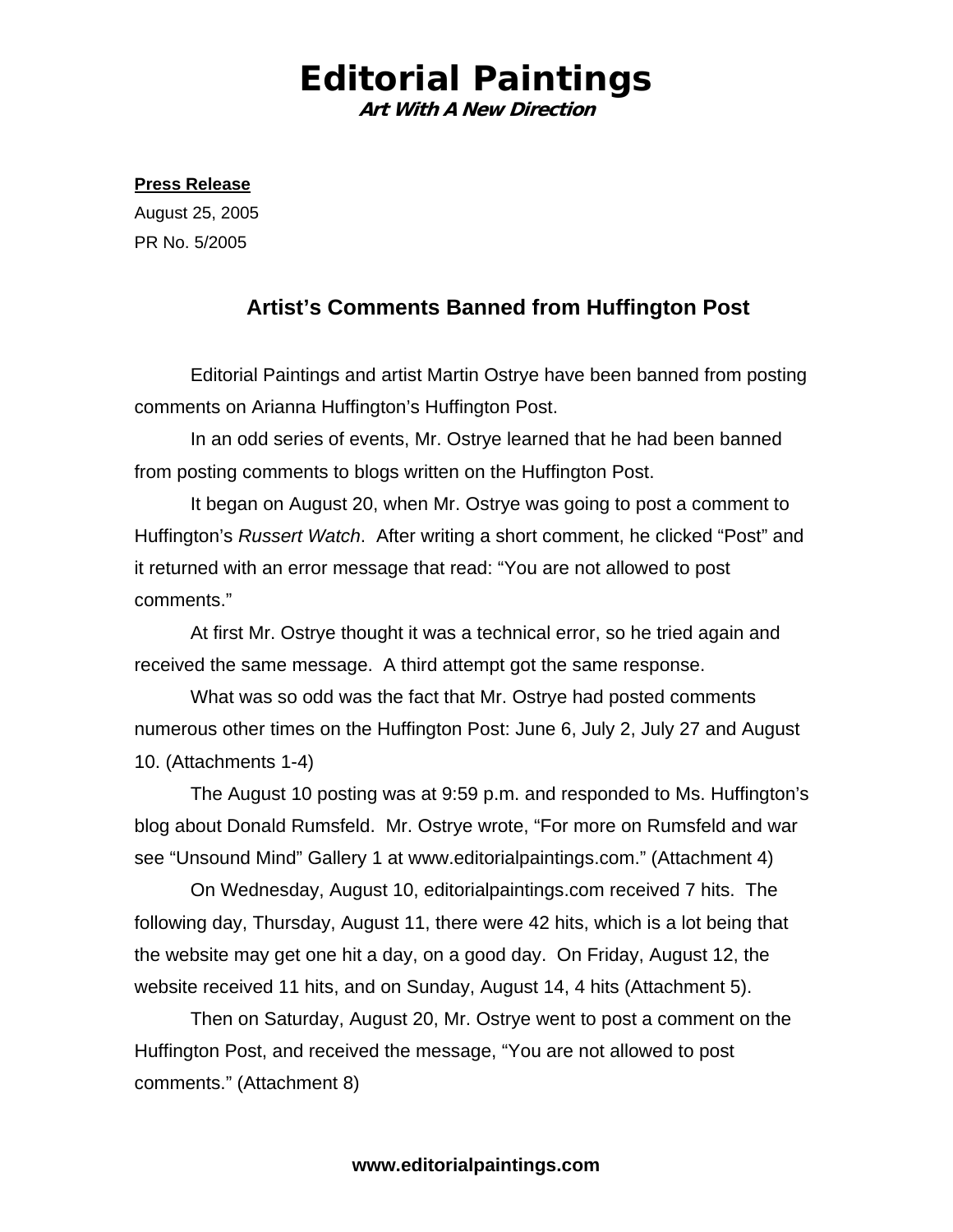In response, Mr. Ostrye sent a message to the Huffington Post technical support explaining that he was having trouble posting a comment. He left his email address for them to respond, but they never did. (Attachment 9)

 On Sunday, August 21, Mr. Ostrye attempted to post another comment, in response to a Gary Hart blog (Attachment 10), and received the "not allowed" message again (Attachment 11). He then sent an e-mail to the Huffington Post information e-mail address and asked if there was a reason why he was not allowed to post comments, but received no response (Attachment 12). On August 23, Mr. Ostrye attempted to comment on David Sirota's blog, "Only One Thing Left to Conclude: The Media Want the War," and again was not allowed to post a comment. (Attachment 13)

 What happened between the night of August 10 and August 20? Was Arianna Huffington and the Huffington Post somehow pressured or intimidated by someone to ban the artist, Martin Ostrye, from making comments on the Huffington Post? Was there something on editorialpaintings.com that someone did not like or approve of, so much so, that they pressured or intimidated Ms. Huffington into banning comments by Mr. Ostrye? Was it someone among the 64 hits editorialpaintings.com received between August 10 and August 14?

 You may view the evidence yourself on the Artist page, Press Release No. 5, at [www.editorialpaintings.com](http://www.editorialpaintings.com/).

For more information, contact Martin Ostrye at mostrye@editorialpaintings.com.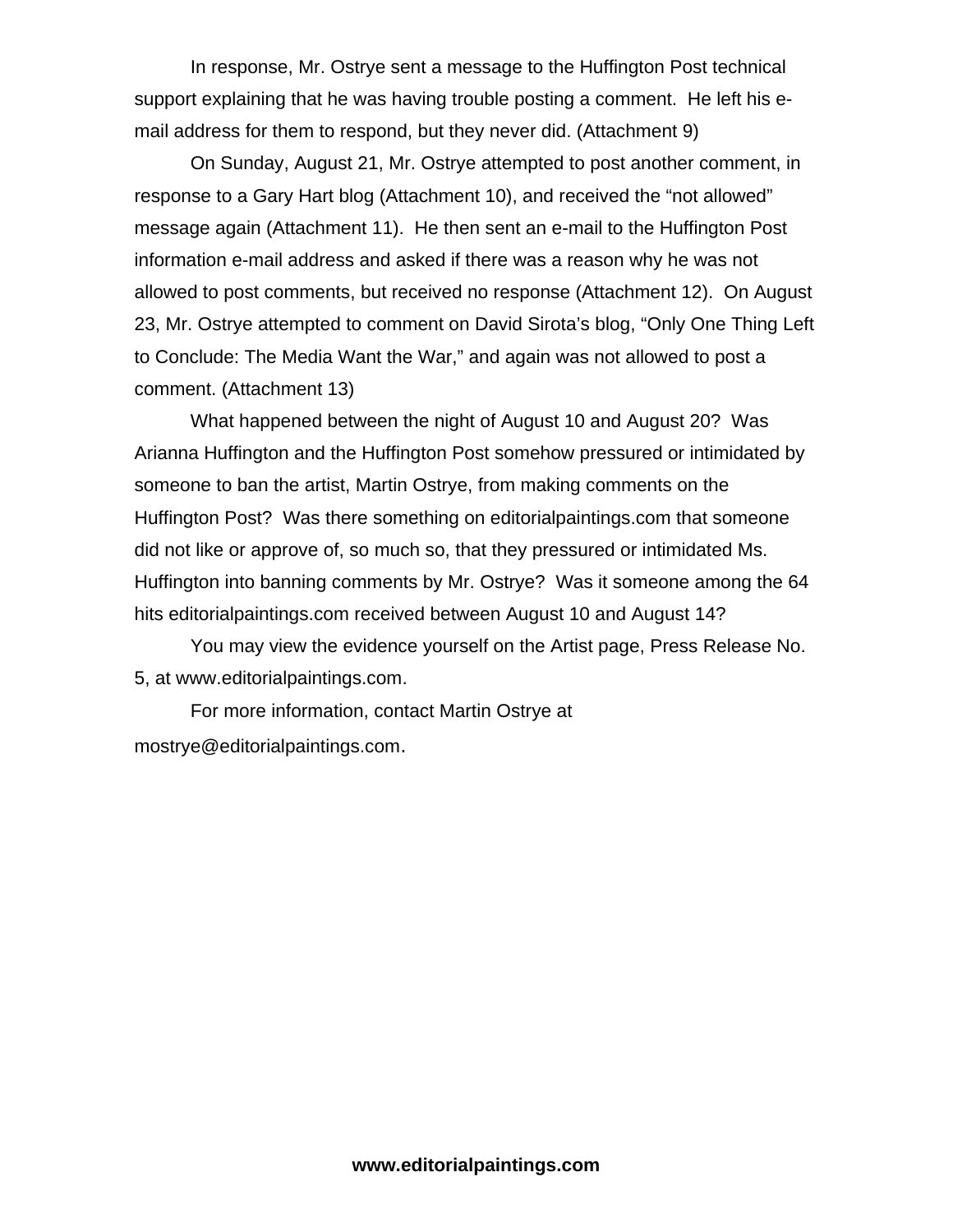Crossfire, and many others because they never get to the bottom of anything. One side makes allegat the other dodges and throws their own mud, over and over. "Little" Russ was just following the script, asking his questions, not listening to the answer, and moving on the next mute question.

Little Russ brought up some good questions and I would have appreciated a full length discussion of ea and every topic. How about calling Melman out and daring him to answer the questions? Little Russ co have had Pat Tillman's mom on the phone or something. I would have loved to hear from Senator Dan Why not ask Melman to go on the record and say WHO has discredited the Downing Street Memo?

#### Posted by: Dime-Bag\_Darryl on June 06, 2005 at 01:57PM

Maybe it is the horrible sells of "Big Russ and Me" that has Tim Russert fast becoming a media "E-Z Pa GOP gets a free ride because they have shares in many of the companies that control the media.

h a con international any any any manufactural antique exploration subsidial communities programmed and an environment and any experimental services of the contract of the contract of the contract of the contract of the co

#### Posted by: The Oklatexan on June 06, 2005 at 02:09PM

Thank you Ariana! I witnessed the same nonsense when I watched the show yesterday. Tim Russert d even deserve a paycheck since he really didn't even show up for work yesterday.

ransi terkebutkan bandan sang berbat tahun bantan saat han bantan bandan basis berkam bandan bandan bandan bandan bandan dari terkebut terkebut dari terkebut dan banda dan banda dan banda dan banda dan banda dan banda

I was screaming at the Television!

tiya.

Posted by: Sheri on June 06, 2005 at 02:22PM

It's about time someone with a high profile went after Meet the Press. Russert is a joke. See www.editorialpaintings.com - Gallery 1, "If It's Sunday..."

Posted by: Martin Ostrye on June 06, 2005 at 02:34PM

RE E-Z pass to Ken Mehlman. What the hell is wrong with the bright news people acting like morons th days? Why is Tim Russert only able to ask questions if he can read them off a recipe card? Why did he up at all? Why not just turn the camera loose on Ken Mehiman for 30 minutes and say " whatever com into your mind, we don't care at all". I was dumbfounded watching that show. Along with the follow u questions not asked by T.R., I would have asked, "if as you say the president feels that what is good enough for the members of congress, [le private accounts], is good enough for the hard working peop America, then when can we expect him to start offering to those same hard working people, the nice health insurance package congress already enjoys?" Oh that liberal media is just so out of control !!.

Posted by: gerard Hooke on June 06, 2005 at 02:38PM

When Tim Russert started talking about gay marriage and the Log Cabin Republicans, I believe I saw I Mehiman squirm a bit. For a minute, I thought he was going to be outed right there on national TV. C $\varepsilon$ optimistic! (even though, as a gay taxpayer, I hate the thought of being in a club that would have son like him as a member...) My favorite moment of the Mehlman interview, though, was when he said tha Hilary Clinton voted against protecting Lacey Peterson! I hooted out loud. I couldn't believe my ears. I as if Mr. Mehlman forgot for a moment that he wasn't on FOX news. It was at that point that Tim Russ should have asked him if he still beat his boyfriend, or inferred that he was a pig fornicator. Doesn't or absurd allegation deserve another? Instead, Russert let it pass. It's a sad day when an otherwise respi journalist would let a lying toady disseminate that kind of propaganda unchecked, in a forum as seemi

tun centrum technologiquu un un un un seu caqevu a a crisadu cha urian quebe di Celuli en crisadu centru (Celuli ex - chice) (Celeuli)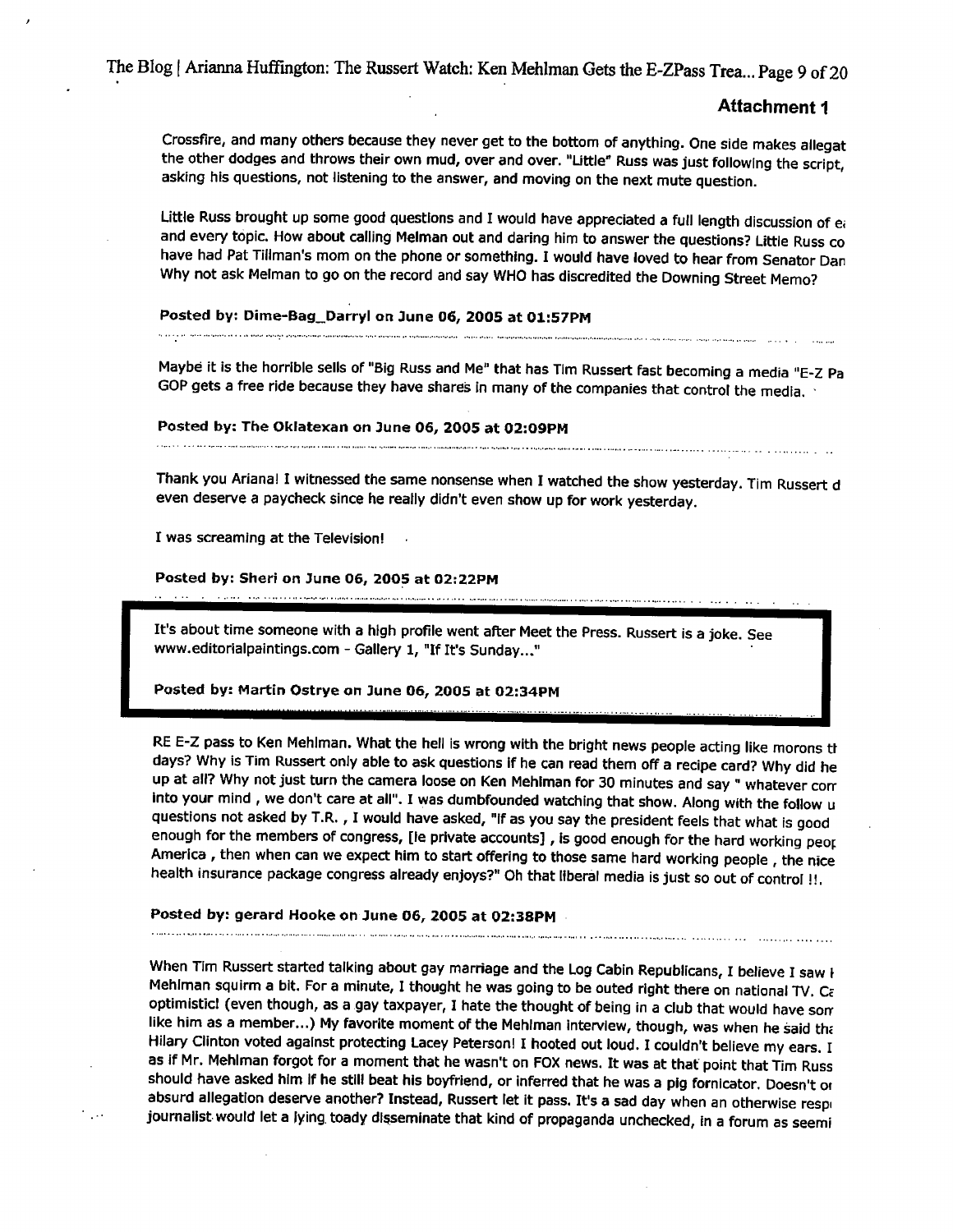$\hat{\mathcal{A}}$ 

 $\sim$ 

 $\omega_{\rm V}$ 

ł

# **Attachment 2**

| Posted by: artey at July 2, 2005 09:24 AM                                                                                                                                                                                                                                                                                                                                                                                                                                                                                                                                                                                                                                                                                                                                                                                                                                                                                                                                                                                                                |  |
|----------------------------------------------------------------------------------------------------------------------------------------------------------------------------------------------------------------------------------------------------------------------------------------------------------------------------------------------------------------------------------------------------------------------------------------------------------------------------------------------------------------------------------------------------------------------------------------------------------------------------------------------------------------------------------------------------------------------------------------------------------------------------------------------------------------------------------------------------------------------------------------------------------------------------------------------------------------------------------------------------------------------------------------------------------|--|
|                                                                                                                                                                                                                                                                                                                                                                                                                                                                                                                                                                                                                                                                                                                                                                                                                                                                                                                                                                                                                                                          |  |
| Dear "Cog"                                                                                                                                                                                                                                                                                                                                                                                                                                                                                                                                                                                                                                                                                                                                                                                                                                                                                                                                                                                                                                               |  |
|                                                                                                                                                                                                                                                                                                                                                                                                                                                                                                                                                                                                                                                                                                                                                                                                                                                                                                                                                                                                                                                          |  |
| Arianna is the Host of Meet the REAL Press.                                                                                                                                                                                                                                                                                                                                                                                                                                                                                                                                                                                                                                                                                                                                                                                                                                                                                                                                                                                                              |  |
| Prez Georgie has repeatedly asked for people to bring their ideas to "the table"                                                                                                                                                                                                                                                                                                                                                                                                                                                                                                                                                                                                                                                                                                                                                                                                                                                                                                                                                                         |  |
| Obviously, you must have a real good idea. Without further SPIN, let's hear yours.                                                                                                                                                                                                                                                                                                                                                                                                                                                                                                                                                                                                                                                                                                                                                                                                                                                                                                                                                                       |  |
| Your On                                                                                                                                                                                                                                                                                                                                                                                                                                                                                                                                                                                                                                                                                                                                                                                                                                                                                                                                                                                                                                                  |  |
| Senator Frankie                                                                                                                                                                                                                                                                                                                                                                                                                                                                                                                                                                                                                                                                                                                                                                                                                                                                                                                                                                                                                                          |  |
| Rep of the Colorless State                                                                                                                                                                                                                                                                                                                                                                                                                                                                                                                                                                                                                                                                                                                                                                                                                                                                                                                                                                                                                               |  |
| Posted by: Senator Frankie at July 2, 2005 10:40 AM                                                                                                                                                                                                                                                                                                                                                                                                                                                                                                                                                                                                                                                                                                                                                                                                                                                                                                                                                                                                      |  |
|                                                                                                                                                                                                                                                                                                                                                                                                                                                                                                                                                                                                                                                                                                                                                                                                                                                                                                                                                                                                                                                          |  |
| Arianna: what do you think will occur if the story of Rove being the leaker in the Red House is true? See<br>this link for info!                                                                                                                                                                                                                                                                                                                                                                                                                                                                                                                                                                                                                                                                                                                                                                                                                                                                                                                         |  |
| http://www.editorandpublisher.com/eandp/news/article_display.jsp?vnu_content_id=1000972639                                                                                                                                                                                                                                                                                                                                                                                                                                                                                                                                                                                                                                                                                                                                                                                                                                                                                                                                                               |  |
| Posted by: Eric at July 2, 2005 10:50 AM                                                                                                                                                                                                                                                                                                                                                                                                                                                                                                                                                                                                                                                                                                                                                                                                                                                                                                                                                                                                                 |  |
|                                                                                                                                                                                                                                                                                                                                                                                                                                                                                                                                                                                                                                                                                                                                                                                                                                                                                                                                                                                                                                                          |  |
| Question for Duncan Hunter: So, apparently torturing prisoners is ok, as long as you follow that up by<br>serving two types of fruit with dinner. Is that what you are trying to tell us?                                                                                                                                                                                                                                                                                                                                                                                                                                                                                                                                                                                                                                                                                                                                                                                                                                                                |  |
| Posted by: Steve Forbes at July 2, 2005 11:31 AM                                                                                                                                                                                                                                                                                                                                                                                                                                                                                                                                                                                                                                                                                                                                                                                                                                                                                                                                                                                                         |  |
|                                                                                                                                                                                                                                                                                                                                                                                                                                                                                                                                                                                                                                                                                                                                                                                                                                                                                                                                                                                                                                                          |  |
|                                                                                                                                                                                                                                                                                                                                                                                                                                                                                                                                                                                                                                                                                                                                                                                                                                                                                                                                                                                                                                                          |  |
| Instead of asking for questions for Russert, what you might want to do is organize a boycott of the<br>program. The strategy you have right now only helps Russert stay on the air. He will never change, unless<br>the ratings change, and NBC replaces him. Russert is too well paid by GE/NBC to upset the status quo. He<br>doesn't have the guts, nor the ability to change course, because he was and always will be a corporate<br>yes-man. He's a follower, not a leader. That's how he keeps his job. A public boycott would be better and<br>is something NBC would not like - it would hurt ratings and ratings are the life blood of these programs.<br>So if you really want to make a difference, provide readers with a list of other things to do on Sunday<br>morning, instead of watching Meet the Press. On Monday mornings, you could tell readers how you<br>became more informed on events by the other things you did, rather than watch Meet the Press - and ask<br>readers to tell you what they did to become better informed. |  |
| Posted by: Martin Ostrye at July 2, 2005 11:57 AM                                                                                                                                                                                                                                                                                                                                                                                                                                                                                                                                                                                                                                                                                                                                                                                                                                                                                                                                                                                                        |  |
|                                                                                                                                                                                                                                                                                                                                                                                                                                                                                                                                                                                                                                                                                                                                                                                                                                                                                                                                                                                                                                                          |  |
| great statement ananna, by the way did you notice in bushes speech the other night that he never looked                                                                                                                                                                                                                                                                                                                                                                                                                                                                                                                                                                                                                                                                                                                                                                                                                                                                                                                                                  |  |
| at his papers not even once, incredable that was a very long speech, and he even named alot of countries<br>in sucession and never made a mistake????? Remember the radio he had on in the debate!! The big bulge                                                                                                                                                                                                                                                                                                                                                                                                                                                                                                                                                                                                                                                                                                                                                                                                                                        |  |

on the back that nobody could fiqure out what it was. When he was saying hold it! hold it! when there singly wasn't ahybody talking: Equess they got it working now. I now have a electronic device that will pick up any

 $\sim$ 

 $\sim$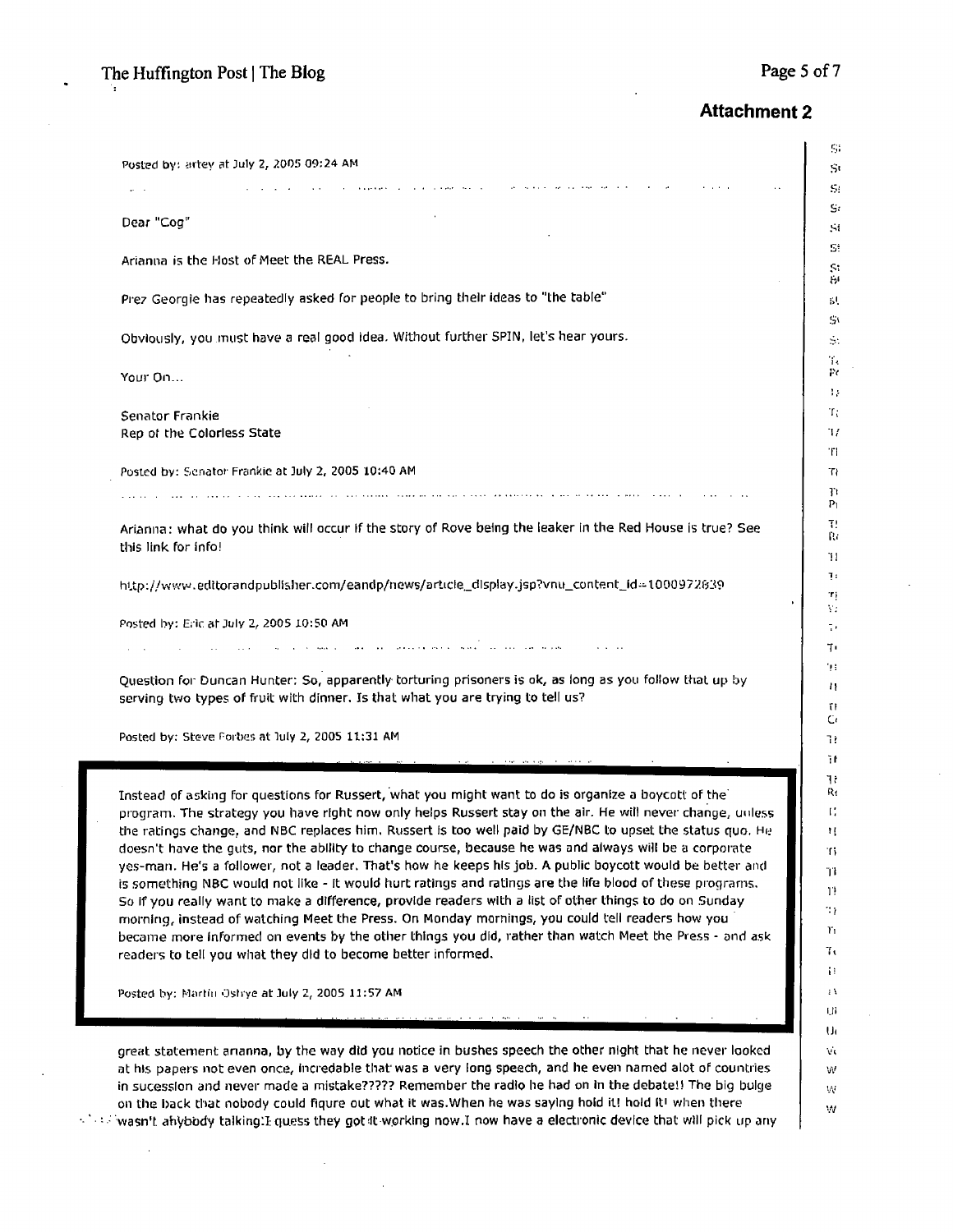$\tilde{\bullet}$ 

# **Attachment 3**

|        | Ready to crumble?                                                                                                                                                                                                                                                                                                                                                                                                                                                                                 |
|--------|---------------------------------------------------------------------------------------------------------------------------------------------------------------------------------------------------------------------------------------------------------------------------------------------------------------------------------------------------------------------------------------------------------------------------------------------------------------------------------------------------|
|        | Posted by: Ken Mehlman at July 27, 2005 08:50 AM                                                                                                                                                                                                                                                                                                                                                                                                                                                  |
|        | What I just don't understand Is why Hillary Clinton, Evan Bayh and Mark Warner are still in the Democratic<br>Party. Why don't they just become Republicans and leave the Democrats alone. The Democrats don't need<br>them. So why let them drag the party down? If they want the acceptance of Republicans, then they should<br>become one. Same goes for Dianne Feinstein - look at her record, she might as well be a Republican.                                                             |
|        | The Democratic Leadership Council is still living in past glory days and hasn't changed, even after the<br>disasterous string of election losses. The problem is that people like Clinton, Bayh, Warner and the DLC<br>don't know how to be an opposition, let alone lead one. They so want to be accepted by the "in-<br>crowd" (corporate sponsors) that they don't know how to stand and oppose. They hurt the Democratic<br>Party, they don't help it.                                        |
|        | Posted by: Martin Ostrye at July 27, 2005 11:34 AM                                                                                                                                                                                                                                                                                                                                                                                                                                                |
| trough | Dems are little different from Reps hell Clinton was Rep lite at best. Folks need to realize that the 2<br>party system is falling us since a vast majority in Washington are all getting fat at the same corporate                                                                                                                                                                                                                                                                               |
|        | Posted by: Chris at July 27, 2005 11:35 AM                                                                                                                                                                                                                                                                                                                                                                                                                                                        |
|        | Hillary may triangulate her way out of the nomination. Like the Republicans, the early Democratic<br>primaries are dominated by the extremist core of the party. The activists (Kos, DU, and Moveon.org) are<br>going to influence results. Hillary will have to get key Democratic leaders to unite behind her before she<br>will have a chance to get the Dem nomination. I think there are several who will challenge her if she<br>doesn't lock up all the leading Dems BEFORE the primarles. |
|        | Posted by: reallygone at July 27, 2005 11:37 AM                                                                                                                                                                                                                                                                                                                                                                                                                                                   |
|        | Post a comment<br>Thank you for commenting on The Huffington Post. We read each comment when it is submitted, so there<br>may be a delay before your comment appears.                                                                                                                                                                                                                                                                                                                             |
| Name:  |                                                                                                                                                                                                                                                                                                                                                                                                                                                                                                   |
|        | <b>Email Address:</b>                                                                                                                                                                                                                                                                                                                                                                                                                                                                             |
| URL:   |                                                                                                                                                                                                                                                                                                                                                                                                                                                                                                   |
|        |                                                                                                                                                                                                                                                                                                                                                                                                                                                                                                   |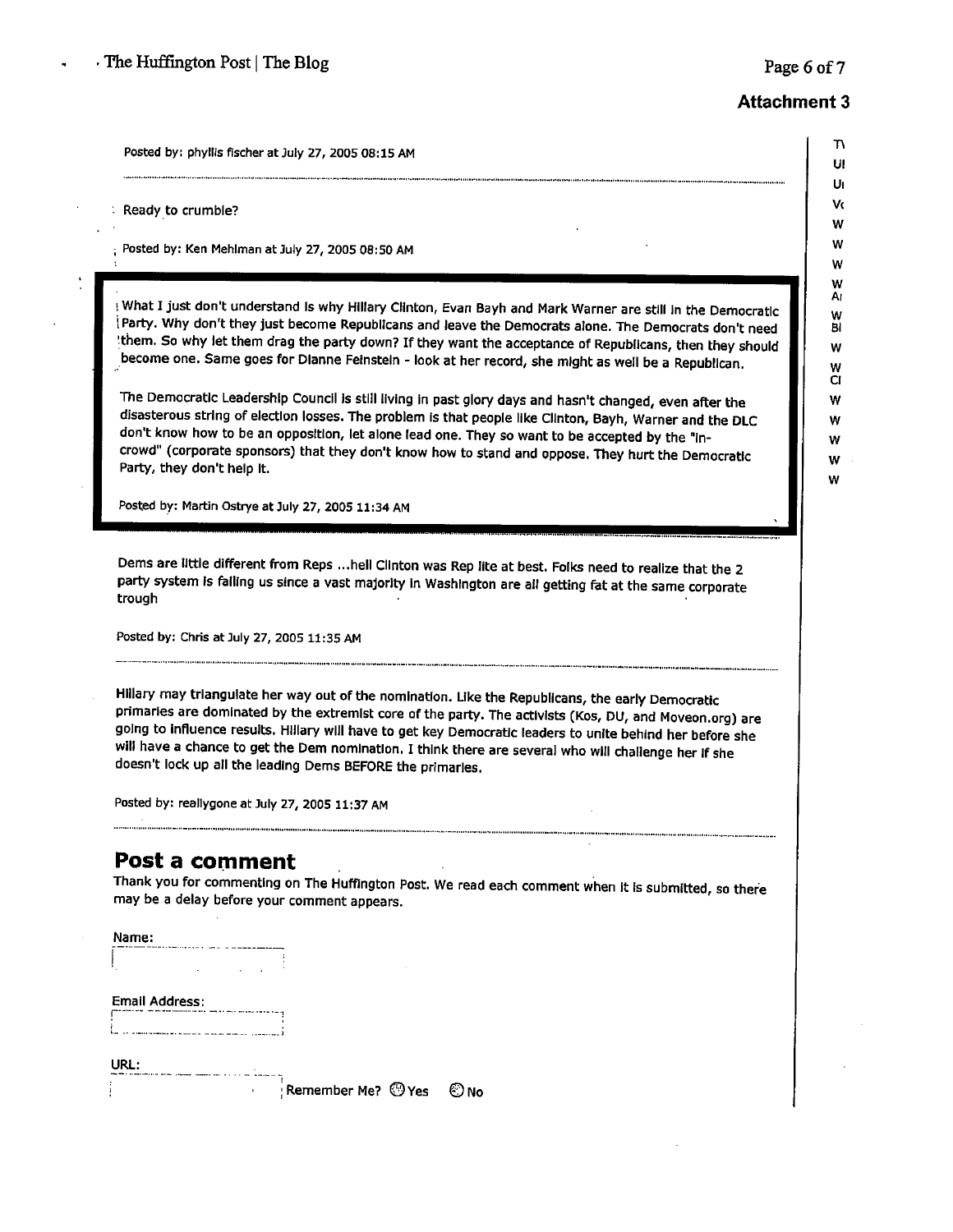The Blog | Arianna Huffington: At Rummy's Bizarro Pentagon, Torture is Rewarded Whi... Page 4 of 20

### **Attachment 4**

and provided a proportion of the contract of the contract of the contract of the contract of the contract of the

# Posted by: Clem on August 10, 2005 at 09:04PM

You hit it on the nose Arianna. They sickos in the administration use sex as a weapon of blackmail. For that 100,000 or more Iraqi people are dead. Forget that 1800 or more US soldiers are dead. Forget th economy is in the crapper.

All I can hope for is the Bush's God puts him to good use in the hereafter....as my toilet.

# Posted by: Phil M. on August 10, 2005 at 09:05PM

So, where are Jenna and Barbara enlisting?

#### Posted by: nlacey on August 10, 2005 at 09:25PM

The Treason Stats, A Public Service July 25/05

Google Keyword(s) Count rovegate 33,100 plamegate 77,700 treasongate 19,900 karl rove traitor 129,000 karl rove treason 190,000 karl rove leak 821,000 impeach bush 722,000

The Treason Stats, A Public Service Aug. 10/05

Google Keyword(s) Count rovegate 41,400 plamegate 89,600 treasongate 73,200 karl rove traitor 104,000 karl rove treason 141,000 karl rove leak 543,000 Impeach bush 636,000

How long, O Lord, how long?

#### Posted by: Fast Eddy on August 10, 2005 at 09:40PM

For more on Rumsfeld and war see "Unsound Mind" Gallery 1 at www.editorialpaintings.com

#### Posted by: Martin Ostrye on August 10, 2005 at 09:59PM

"Having an extramarital affair can be deemed adultery and a violation of the Uniform Code of Military All the control of the con-**Contractor Contractor**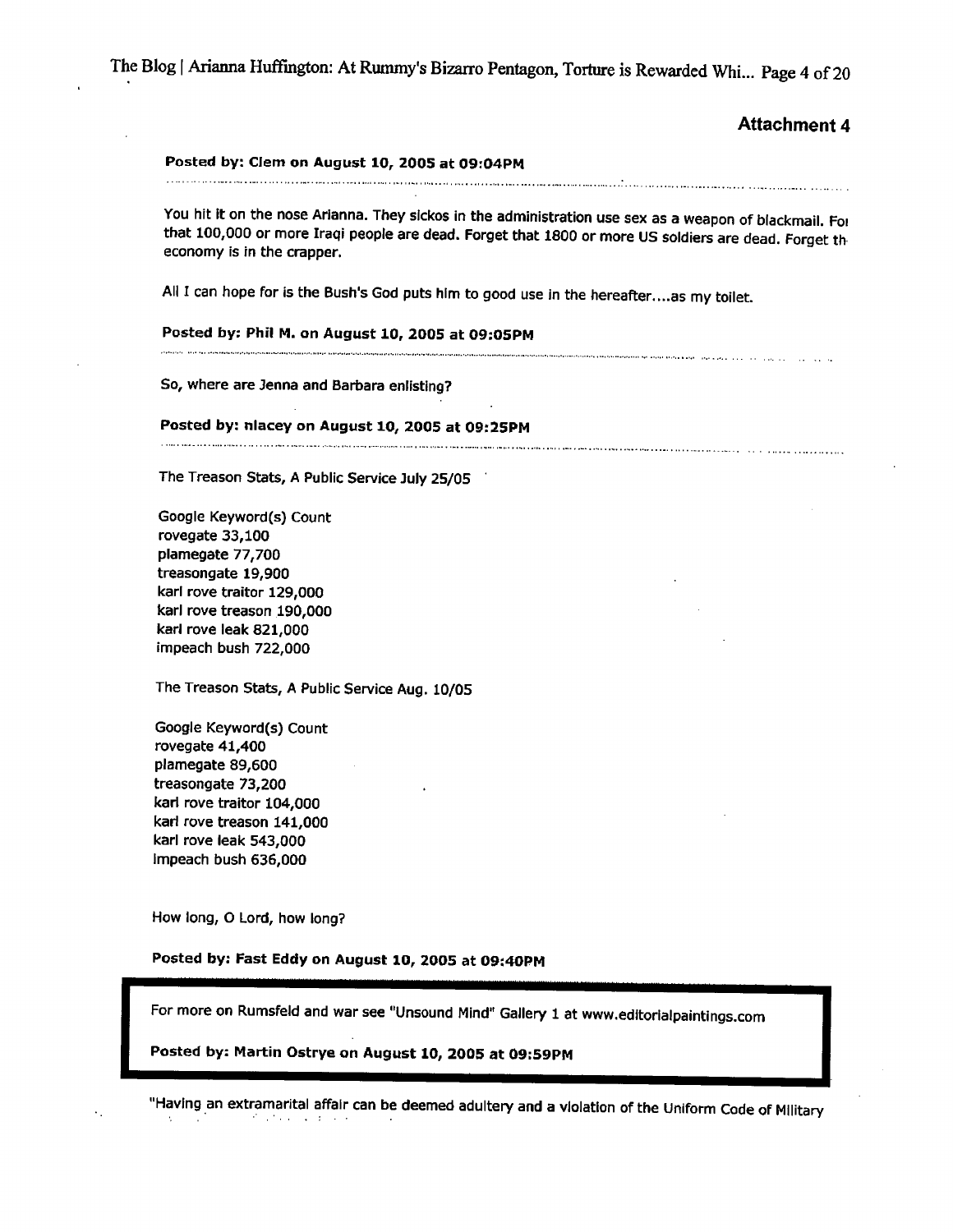$\hat{\mathcal{L}}$ 

 $\sim$ 

 $\ddot{\phantom{a}}$ 

t,

 $\mathcal{A}^{\mathcal{A}}$ 

**Attachment 5** 

| Counter                                      |                                 |                           |
|----------------------------------------------|---------------------------------|---------------------------|
|                                              |                                 |                           |
|                                              |                                 | <b>RETURN</b>             |
| 50,                                          |                                 |                           |
|                                              |                                 |                           |
| 40.                                          |                                 |                           |
| 30-                                          |                                 |                           |
|                                              |                                 |                           |
| 20                                           |                                 |                           |
| 10.                                          |                                 |                           |
|                                              |                                 |                           |
| O٠<br>$17$ $\overline{13}$ $\overline{14}$   |                                 |                           |
|                                              |                                 |                           |
| Totals:<br>$\blacksquare$ This Month: 68     | <b>Last Month: 9</b>            |                           |
| Date:                                        | Last Month:                     | This Month:               |
| Mon, Aug 1, 2005<br>Tue, Aug 2, 2005         | 0                               | 0                         |
| Wed, Aug 3, 2005                             | 0<br>1                          | 0<br>0                    |
| Thu, Aug 4, 2005                             | 0                               | O                         |
| Fri, Aug 5, 2005                             | 0                               | $\mathbf 0$               |
| Sat, Aug 6, 2005                             | 0                               | 2 <sub>A</sub>            |
| Sun, Aug 7, 2005                             | 0                               | O                         |
| Mon, Aug 8, 2005                             | 0                               | $1\,$ A                   |
| <u>Tue, Aug 9, 2005</u><br>Wed, Aug 10, 2005 | 0                               | 0                         |
| Thu, Aug 11, 2005                            | 0<br>0                          | 7 ▲<br>$42 \triangle$     |
| Fri, Aug 12, 2005                            | 1                               | $11 -$                    |
| Sat, Aug 13, 2005                            | 0                               | 0                         |
| Sun, Aug 14, 2005                            | 0                               | 4                         |
| Mon, Aug 15, 2005                            | $\overline{\mathbf{0}}$         | $\overline{\mathfrak{o}}$ |
| Tue, Aug 16, 2005                            | 0                               | 0                         |
| Wed, Aug 17, 2005<br>Thu, Aug 18, 2005       | 0                               | 0                         |
| Fri, Aug 19, 2005                            | 0<br>0                          | 0<br>0                    |
| Sat, Aug 20, 2005                            | 0                               | 1.                        |
| Sun, Aug 21, 2005                            | $\mathbf 1$                     | 0                         |
| Mon, Aug 22, 2005                            | $\pmb{\mathsf{O}}$              | 0                         |
| Tue, Aug 23, 2005                            | $\pmb{0}$                       | 0                         |
| Wed, Aug 24, 2005                            | 3                               | 0                         |
| Thu, Aug 25, 2005<br>Fri, Aug 26, 2005       | $\pmb{0}$                       | 0                         |
| Sat, Aug 27, 2005                            | $\pmb{0}$<br>$\pmb{\mathsf{O}}$ | 0                         |
| Sun, Aug 28, 2005                            | 2                               | 0<br>$\bf{0}$             |
| Mon, Aug 29, 2005                            | 0                               | 0                         |
| Tue, Aug 30, 2005                            | 0                               | 0                         |
| Wed, Aug 31, 2005                            | 1                               | 0                         |

where  $\alpha$  is a simple state  $\alpha$  ,  $\alpha$  and  $\alpha$  ,  $\alpha$  ,  $\alpha$  ,  $\alpha$  ,  $\alpha$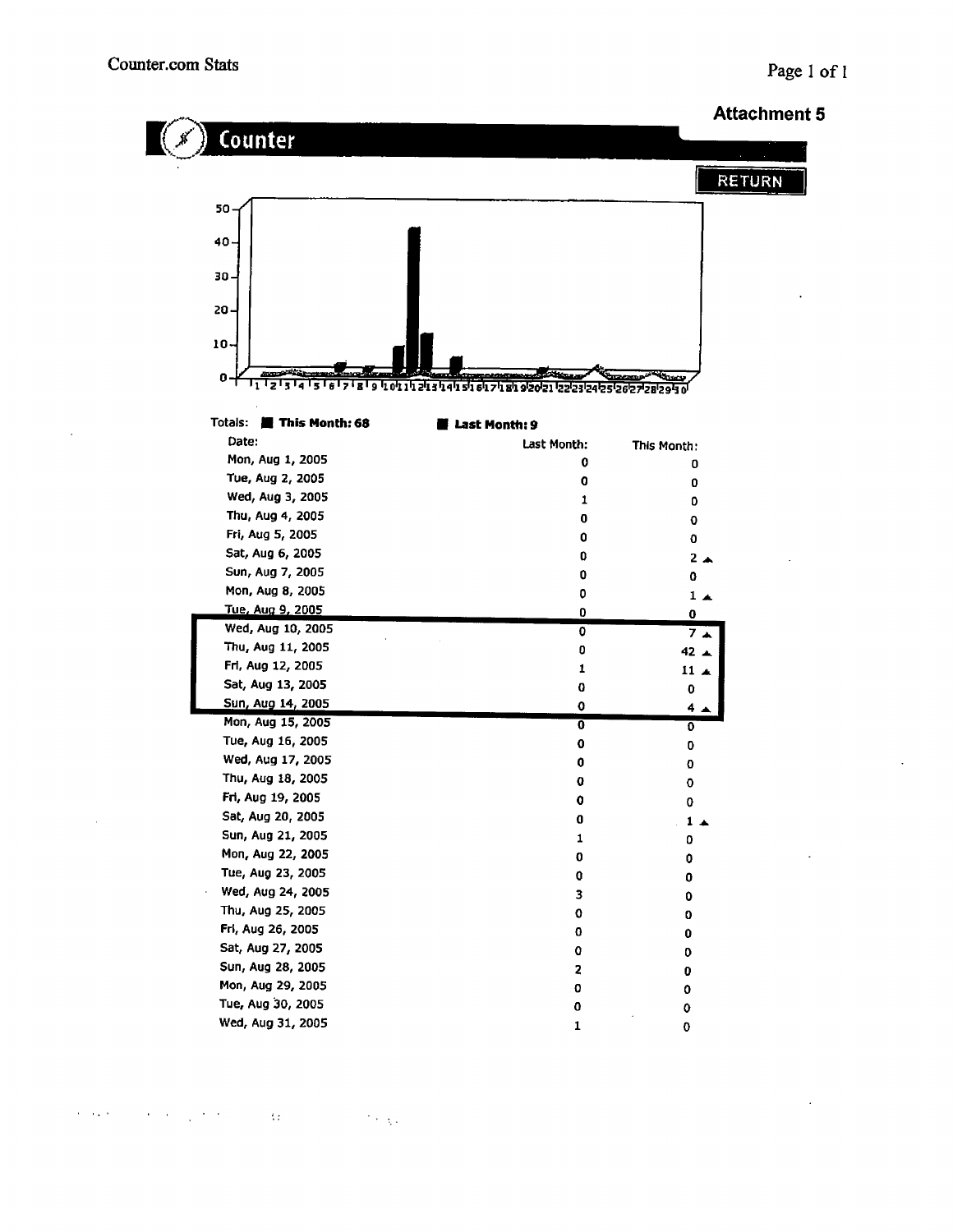

#### Russert Watch Preview: Back, Rested, and Ready to Come 08.19.20 Clean? (14 comments)

Update: Turns out that our man Tim is going to be taking another week off, with the ever-chipper Dav Gregory sitting in. So here is my updated preview of this week's Meet the Press:

After turning the no-tough-question-left-unasked chores over to Andrea Mitchell last week, Tim Russer will have David Gregory filling in for him this Sunday. Let's hope he uses the extra time off for a little soul-searching, and will take the opportunity upon his return to finally come clean about his sith unexplained involvement in Plamegate.

Now, I don't mean to gnaw on a bone (actually, I do mean to gnaw on a bone -- isn't that what bloggi is all about?) but I still think Russert owes it to his viewers to put himself in the Meet the Press hot set Or, if not, then at least yell "bullshit!" on the air, get himself suspended, and go into hiding. But as lor as Russert continues to remain visible, he needs to fess up about the mystery everyone in Washingtor is talking about. If Scooter Libby did in fact tell Pat Fitzgerald that he first learned of Valerie Plame's identity from Russert, and Russert continues to stand by his August 2004 claim that "he did not know Ms. Plame's name or that she was a CIA operative and that he did not provide that information to Mr. Libby", the inescapable question is: Is one of them lying or can both of these things be true? Could Russert have just told Libby that "Joe Wilson's CIA agent wife" was the one who suggested her hubby be sent to Niger? In that case, as Tom Maguire puts it: "No name, no 'operative' -- and no comment from NBC".

So, come on, Tim: Did you or did you not -- in any fashion -- discuss Plame with Libby? And if you hac that info, who had given it to you? Two simple questions. Won't take up too much air time. In the meantime, we'll tune in to this week's show... which actually looks like a good one, with Sen. Russ Feingold coming on to discuss his bold decision to be the first U.S. Senator to offer a specific target da -- Dec. 31, 2006 -- for all U.S. troops to be withdrawn from Iraq, followed by Trent Lott talking about Iraq and the harsh words he has for Bill Frist and others in his new book. Gregory will also discuss trad with two former advisors of the Coalition Provisional Authority -- Larry Diamond and Dan Senor -- who see the White House's handling of the war very, very differently.

So, after providing us with some answers, here are a few of the questions I'd like to hear Gregory ask his guests:

 $\mathcal{L}^{\mathcal{L}}$  , where  $\mathcal{L}^{\mathcal{L}}$  is the contribution of the  $\mathcal{L}^{\mathcal{L}}$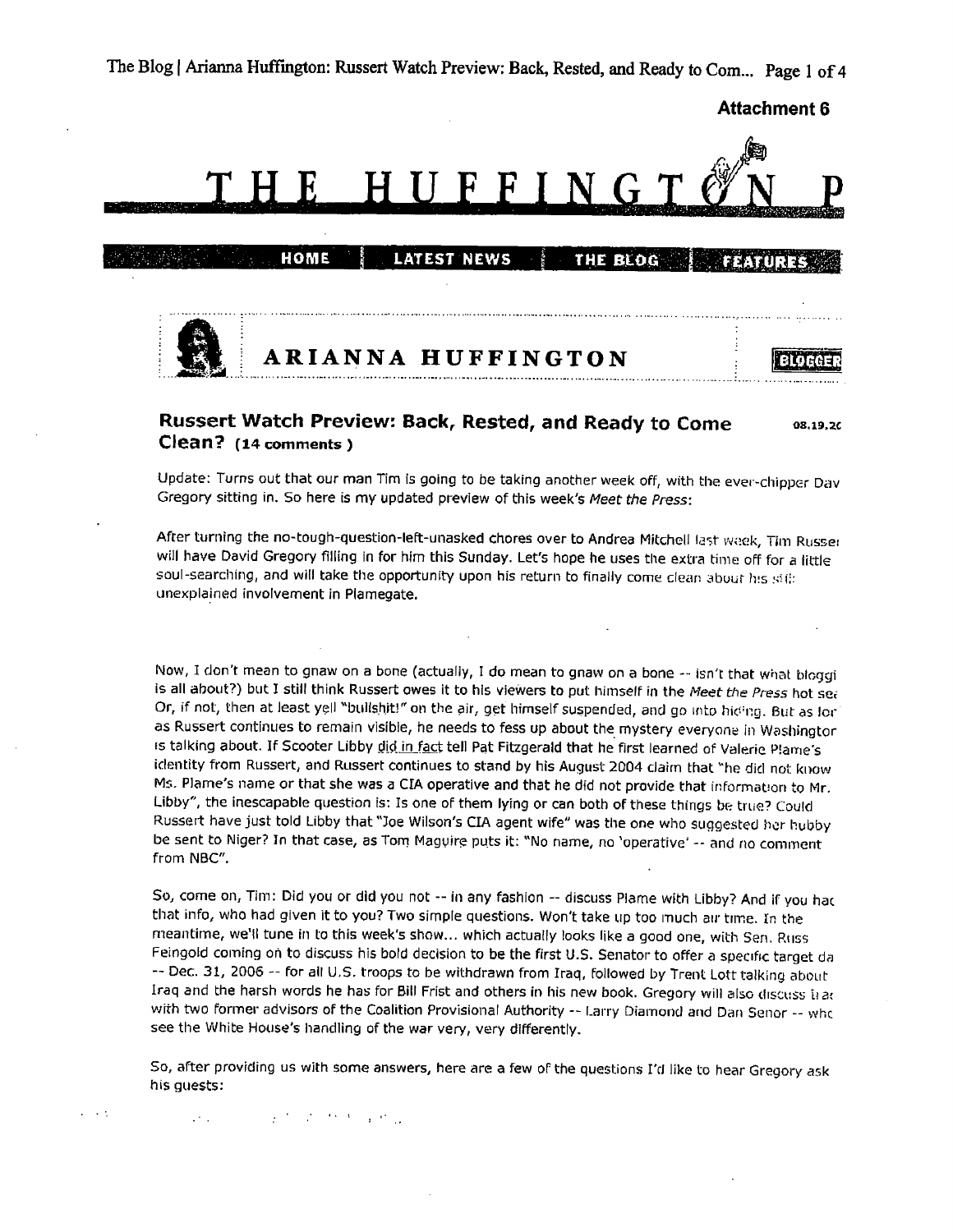"Sen. Feingold, you've said that you decided to propose the Dec. 2006 deadline after holding 15 town hall meetings this month and being met with a wave of public disenchantment with the war in Iraq... y many of your fellow Democrats -- including a number who might, like yourself, be considering a run fc the White House in 2008 -- continue to side with the president's contention that setting a deadline would make it easier for the insurgents to wait us out. Are these other Democrats out of touch with th concerns of the American people? Have they been spending too much time inside the Beltway -- or on Martha's Vineyard?"

"Sen. Lott, in a speech this week you said that when it came to Bosnia and Kosovo, you often asked President Clinton, 'What's the exit strategy? Why are we doing all the heavy lifting? Why do we have talways be on the point of the spear?' And you suggested that you should be asking President Bush the same set of questions. So why haven't you?"

"A follow-up: In that same speech, you expressed the hope that the president will begin developing ar exit strategy and said that 'within the next six to nine months' we're going to reach a point where we basically put the fate of Iraq in the hands of the Iraqi people, saying to them you can 'govern yourselv or you can go on killing each other like you have for 2,000 years'. Six to nine months? Are your GOP colleagues beginning to fear that Iraq is going to be a losing issue for your party in 2006?"

For Diamond or Senor: "Can either of you tell us where that missing \$9 billion the Coalition Provisiona. Authority can't account for might have gone? As you know, there are American soldiers who could use armor for their vehicles and American vets who could use the benefits."

Over to you now, Russert Watchers... post your questions in the comments section.

| Send to a friend $\parallel$ Post a Comment $\parallel$ |                                      |
|---------------------------------------------------------|--------------------------------------|
|                                                         | Read all posts by Arianna Huffington |

#### 

# **Posted Comments:**

Hi Arianna- you were great on craig the other nite.....is he going to blog or not....you must continue to harass him until he does it....your pretty good at that.....anyway Craig is the most talented man alive

#### Posted by: carli on August 19, 2005 at 08:36PM

Open questions to all guests:

**All Card Corp.** 

1. Knowing what we know now, flight schools, terrorists on terror watch lists roaming freely, pre 9-11 chatter, Ashcroft's order to not discuss AI Qaeda anymore with him, Able Danger, PDB's, warning after warning being systematically shut down, do you belive that 9-11 was a complete surprise?

2. Knowing what we know now, no WMD's found, no connection to AI Qaeda, Downing Street memos, you belive that the invasion of Iraq was illegal, and if so, do you believe that the actions of this administration qualify as High Crimes and Misdemeanors here, and War Crimes in the Hague?  $\mathcal{O}(\mathcal{O}(\log n))$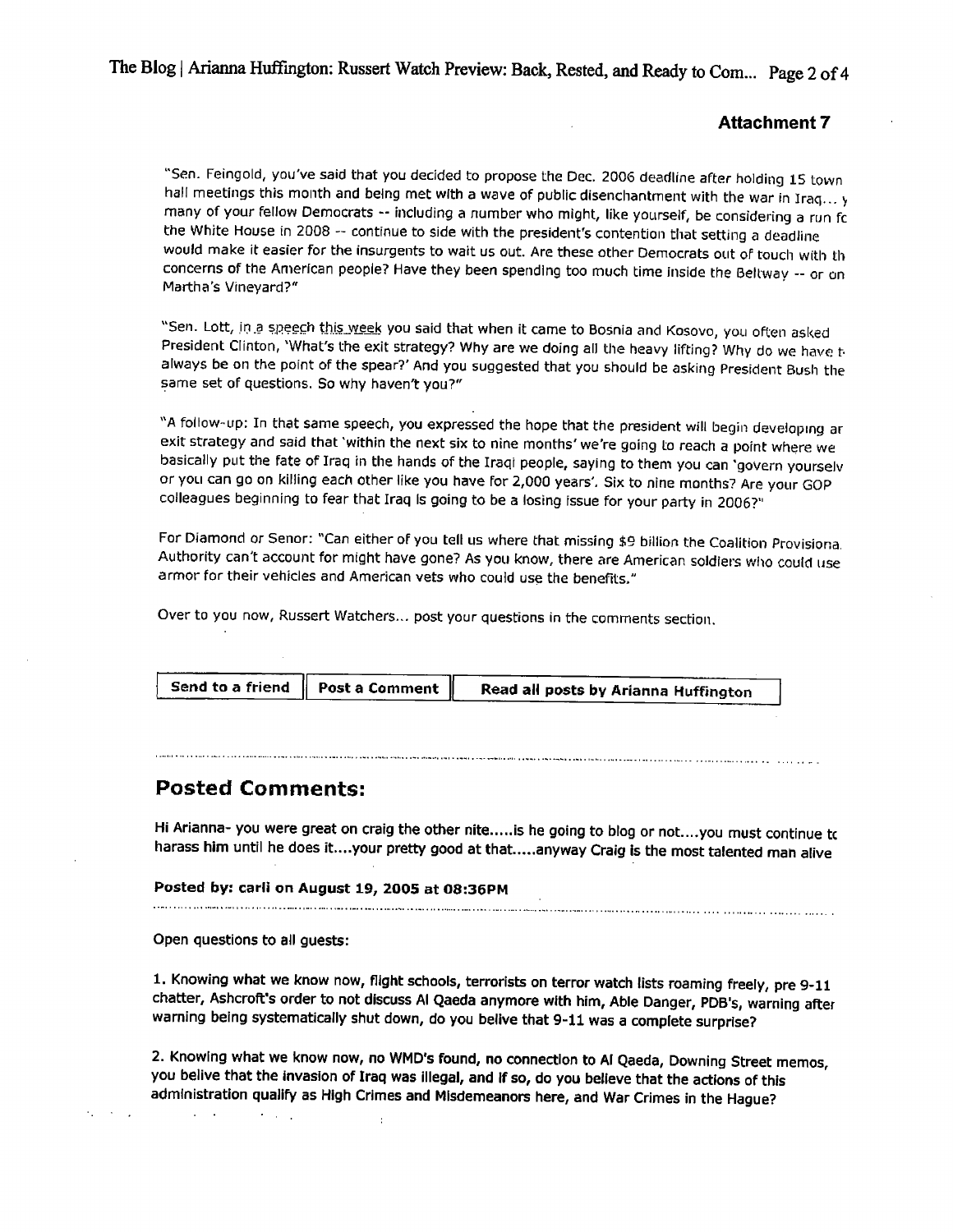# THANK YOU FOR COMMENTING

# **Attachment 8**

ananantan ngunantan satasanananan asarangan asara kata-kati (sati (sati (sati)) ang tanggay ng kali والمتعلم والمستحدث والمتعادل **Comment Submission Error** Your comment submission failed for the following reasons: You are not allowed to post comments. Name: Martin Ostrye Your email address: mostye@editorialpaintings.co URL:  $\int$ Remember Me? C Yes C No Comments: Gregory isn't going to ask anything of substance or new. He's a company<br>employee of GE/NBC, who plays the role of a news reporter. They give him a  $\mathcal{N}_{\mathrm{c}}$ Keep me posted with information about HuffingtonPost.com  $\sim$ 

Preview | Post | Huff Post values your privacy.<br>The information you submit is subject to our Privacy Policy.

#### $\sim$  11  $\sim 10^6$  $\sigma = \pm 1$ 2012年4月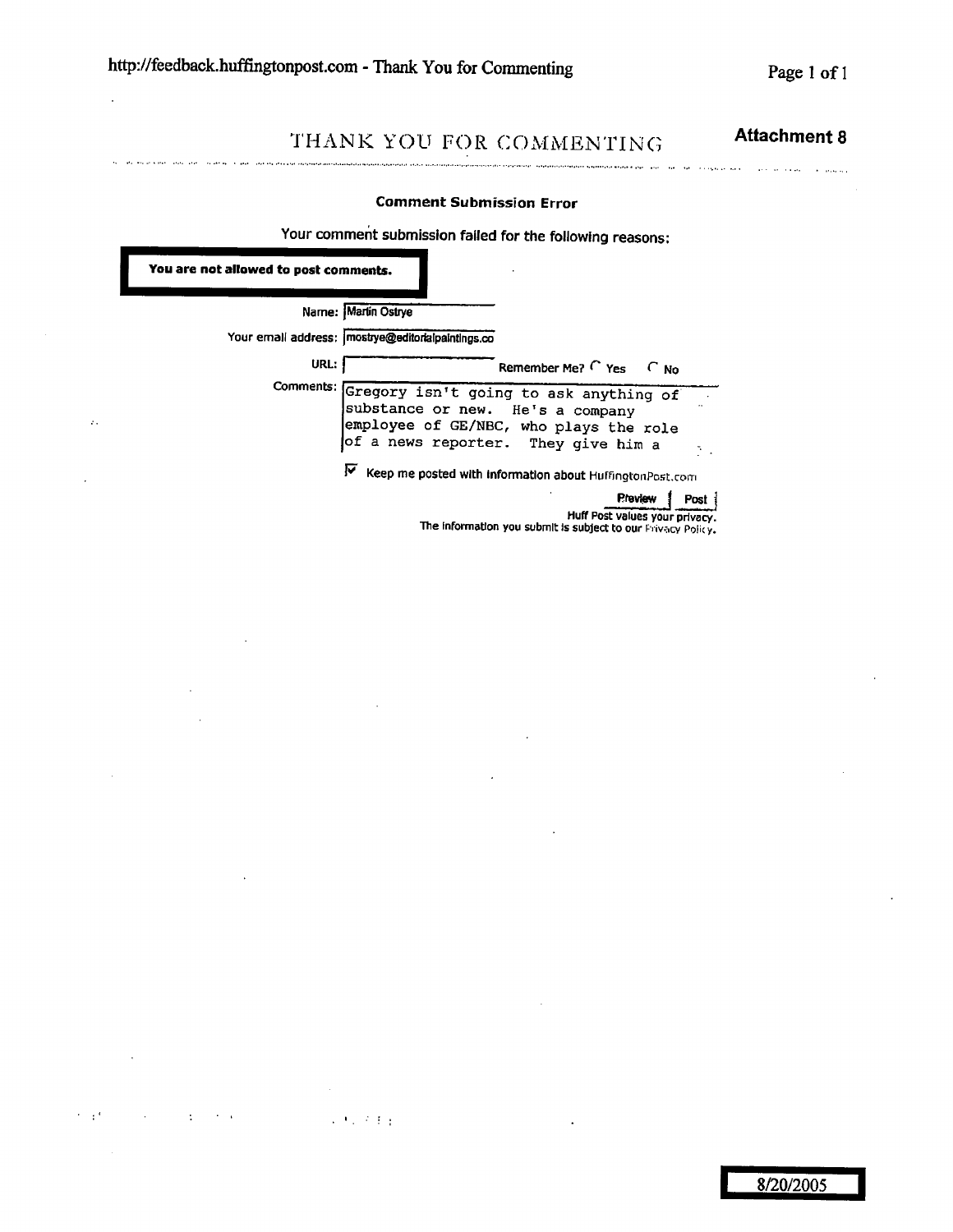THE HUFFINGTON POST: REPORT A PROBLEM

|                                                                                                                                                                                 |  | Let our technical team know if you have any problems with the site:                                                                                                                                                                                                                                                                                                                                              |                                  |
|---------------------------------------------------------------------------------------------------------------------------------------------------------------------------------|--|------------------------------------------------------------------------------------------------------------------------------------------------------------------------------------------------------------------------------------------------------------------------------------------------------------------------------------------------------------------------------------------------------------------|----------------------------------|
|                                                                                                                                                                                 |  | <b>Subject: Posting Comments</b>                                                                                                                                                                                                                                                                                                                                                                                 |                                  |
| Your email address (optional): mostrye@editorlalpa                                                                                                                              |  |                                                                                                                                                                                                                                                                                                                                                                                                                  |                                  |
|                                                                                                                                                                                 |  | The Issue: I was having trouble posting<br>a comment. It said, "you are<br>not allowed to post comments."                                                                                                                                                                                                                                                                                                        |                                  |
|                                                                                                                                                                                 |  | Thank you<br>:EN                                                                                                                                                                                                                                                                                                                                                                                                 |                                  |
|                                                                                                                                                                                 |  | Keep me posted with Information about HuffingtonPost.com<br>Huff Post values your privacy. The information you submit is subject to our Privacy Policy.                                                                                                                                                                                                                                                          |                                  |
|                                                                                                                                                                                 |  |                                                                                                                                                                                                                                                                                                                                                                                                                  |                                  |
|                                                                                                                                                                                 |  |                                                                                                                                                                                                                                                                                                                                                                                                                  |                                  |
|                                                                                                                                                                                 |  |                                                                                                                                                                                                                                                                                                                                                                                                                  |                                  |
|                                                                                                                                                                                 |  |                                                                                                                                                                                                                                                                                                                                                                                                                  |                                  |
|                                                                                                                                                                                 |  |                                                                                                                                                                                                                                                                                                                                                                                                                  |                                  |
|                                                                                                                                                                                 |  |                                                                                                                                                                                                                                                                                                                                                                                                                  |                                  |
|                                                                                                                                                                                 |  |                                                                                                                                                                                                                                                                                                                                                                                                                  |                                  |
|                                                                                                                                                                                 |  |                                                                                                                                                                                                                                                                                                                                                                                                                  |                                  |
|                                                                                                                                                                                 |  |                                                                                                                                                                                                                                                                                                                                                                                                                  |                                  |
|                                                                                                                                                                                 |  |                                                                                                                                                                                                                                                                                                                                                                                                                  |                                  |
|                                                                                                                                                                                 |  |                                                                                                                                                                                                                                                                                                                                                                                                                  |                                  |
|                                                                                                                                                                                 |  |                                                                                                                                                                                                                                                                                                                                                                                                                  |                                  |
|                                                                                                                                                                                 |  |                                                                                                                                                                                                                                                                                                                                                                                                                  |                                  |
|                                                                                                                                                                                 |  |                                                                                                                                                                                                                                                                                                                                                                                                                  |                                  |
|                                                                                                                                                                                 |  |                                                                                                                                                                                                                                                                                                                                                                                                                  |                                  |
|                                                                                                                                                                                 |  |                                                                                                                                                                                                                                                                                                                                                                                                                  |                                  |
|                                                                                                                                                                                 |  |                                                                                                                                                                                                                                                                                                                                                                                                                  |                                  |
|                                                                                                                                                                                 |  |                                                                                                                                                                                                                                                                                                                                                                                                                  |                                  |
| and the state of the state                                                                                                                                                      |  |                                                                                                                                                                                                                                                                                                                                                                                                                  |                                  |
| $\mathcal{L}_{\text{max}}$ , where $\mathcal{L}_{\text{max}}$                                                                                                                   |  | $\mathcal{L}^{\mathcal{L}}(\mathcal{L}^{\mathcal{L}})$ and the contract of the contract of the contract of the contract of the contract of the contract of the contract of the contract of the contract of the contract of the contract of the contrac                                                                                                                                                           |                                  |
| and the state of the state                                                                                                                                                      |  | $\mathcal{L}_{\text{max}}$ and $\mathcal{L}_{\text{max}}$ . The second second second $\mathcal{L}_{\text{max}}$<br>$\label{eq:2.1} \frac{1}{\left(1-\frac{1}{2}\right)}\left(\frac{1}{\sqrt{2}}\right)^2\left(\frac{1}{\sqrt{2}}\right)^2\left(\frac{1}{\sqrt{2}}\right)^2\left(\frac{1}{\sqrt{2}}\right)^2\left(\frac{1}{\sqrt{2}}\right)^2\left(\frac{1}{\sqrt{2}}\right)^2\left(\frac{1}{\sqrt{2}}\right)^2.$ |                                  |
| $\mathcal{L}(\mathcal{L}^{\mathcal{L}})$ and $\mathcal{L}(\mathcal{L}^{\mathcal{L}})$ and $\mathcal{L}(\mathcal{L}^{\mathcal{L}})$ and $\mathcal{L}(\mathcal{L}^{\mathcal{L}})$ |  |                                                                                                                                                                                                                                                                                                                                                                                                                  | and the control of the           |
|                                                                                                                                                                                 |  | $\mathcal{L}^{\mathcal{L}}$ and the set of the set of the space of the set of the set of the set of the set of the set of the set of the set of the set of the set of the set of the set of the set of the set of the set of the set of t<br>the same strip is a strip of the strip of the state of the strip of the                                                                                             |                                  |
|                                                                                                                                                                                 |  |                                                                                                                                                                                                                                                                                                                                                                                                                  | the contract of the state of the |
|                                                                                                                                                                                 |  | the control of the control of the control of                                                                                                                                                                                                                                                                                                                                                                     |                                  |
|                                                                                                                                                                                 |  | $\mathcal{A}$ , we can consider the constant of the constant of the constant of the constant of the constant of the constant of the constant of the constant of the constant of the constant of the constant of the constant of th                                                                                                                                                                               |                                  |
|                                                                                                                                                                                 |  |                                                                                                                                                                                                                                                                                                                                                                                                                  |                                  |
|                                                                                                                                                                                 |  |                                                                                                                                                                                                                                                                                                                                                                                                                  | 8/20/2005                        |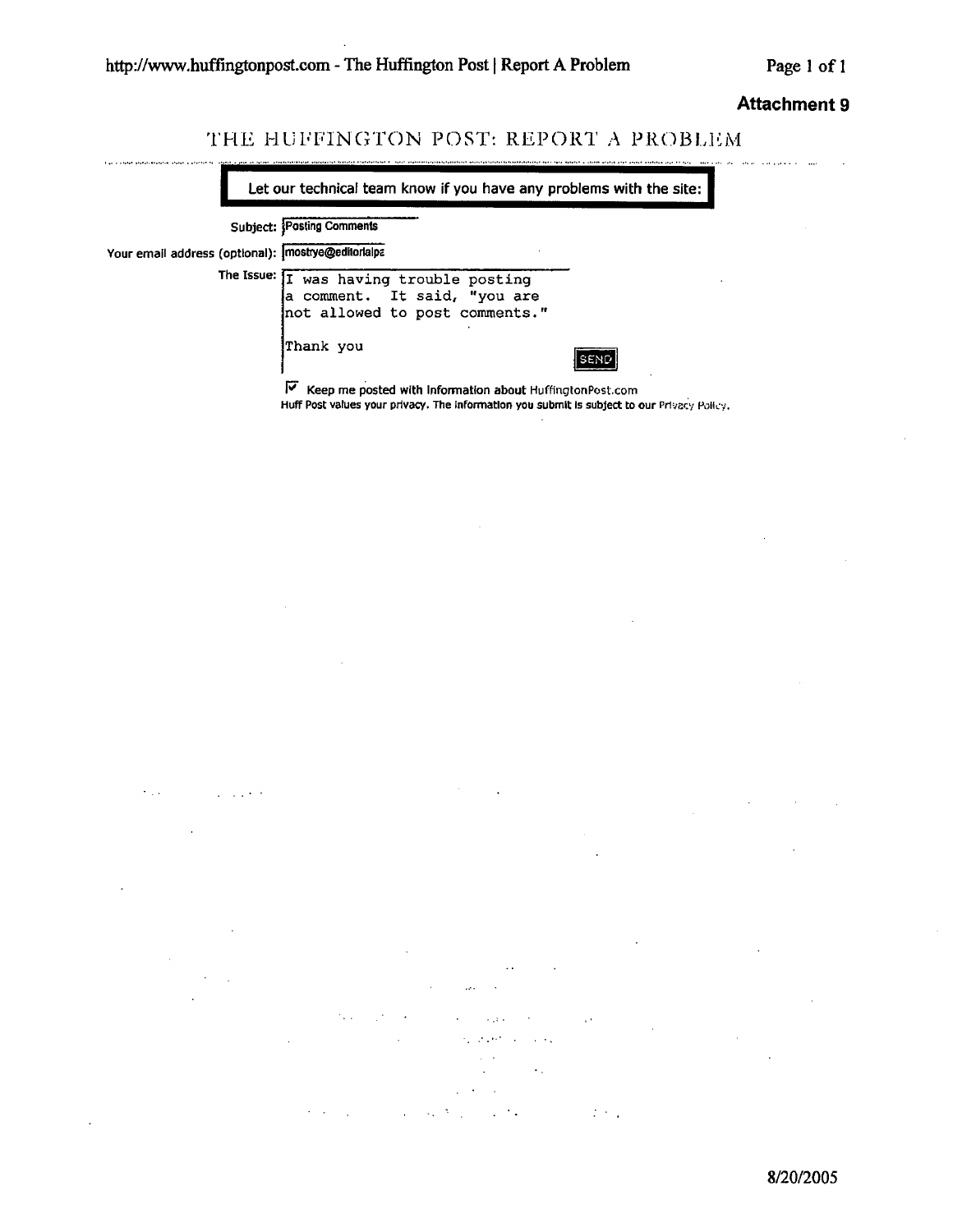**। मा**नस्य प

08.18.20

**Attachment 10** 



**GARY HART** Bio e e construir a comparador de comparador de comparador de comparador de comparador de construções de comparador<br>A comparador de comparador de comparador de comparador de comparador de comparador de comparador de comparador

### Moral Authority (27 comments)

In the late 1980s the most respected leaders in the world -- Nelson Mandela, Vaclav Havel, Lech Wale: (and earlier Martin Luther King) -- all had one thing in common. They had spent time in jail. More important, they had spent time in jail for their beliefs, beliefs that threatened the power structures of their countries. It seems strange that many Americans idolize protesters in other countries and ridicule them at home.

Equally strange is the tendency of conservatives to revere the protesters of early times -- Tom Paine, the Bostonians who painted themselves like Indians and threw tea in Boston harbor, even the abolitionist John Brown -- and vilify those who protest today. Someone once said that conservatives ar the worshipers of dead radicals.

Nevertheless, there is a rich history of protest in America, by laborers, by women, by war opponents, environmentalists, by African Americans, and in almost every case the protests changed American idea and policies for the better. Protesters make us think, that is those inclined to think. They stir things up they rock the boat, they challenge the status quo and the conventional wisdom. They force us to look reality often in painful ways. Protesters sometimes get themselves thrown in jail.

It is a great wonder that war opponents, including increasing numbers of Democratic "leaders," are so silent. Some of the most visible simply believe the invasion of Iraq, which they endorsed, has been mismanaged, that more troops (not fewer) are needed! Even today, they seem untroubled by the false statements and manipulated intelligence of the administration. The most difficult political statement in the English language is: I made a mistake.

Speaking only for myself, I will find it very difficult to support any Democratic "leader" who remains silent at this critical moment but who wants to be president in 2008. There are defining moments in political careers and in national life where true character is revealed, where moral authority is achiever or forfeited. Recall Dante's well-known warning that a special place is reserved in hell for those who, in times of moral crisis, preserve their neutrality.

There are those who earn their moral authority the hard way, by going to jail or, like Cindy Sheehan, I sacrificing a loved one. Such people do not merely earn an audience with the president.

Such people deserve an accounting.

East College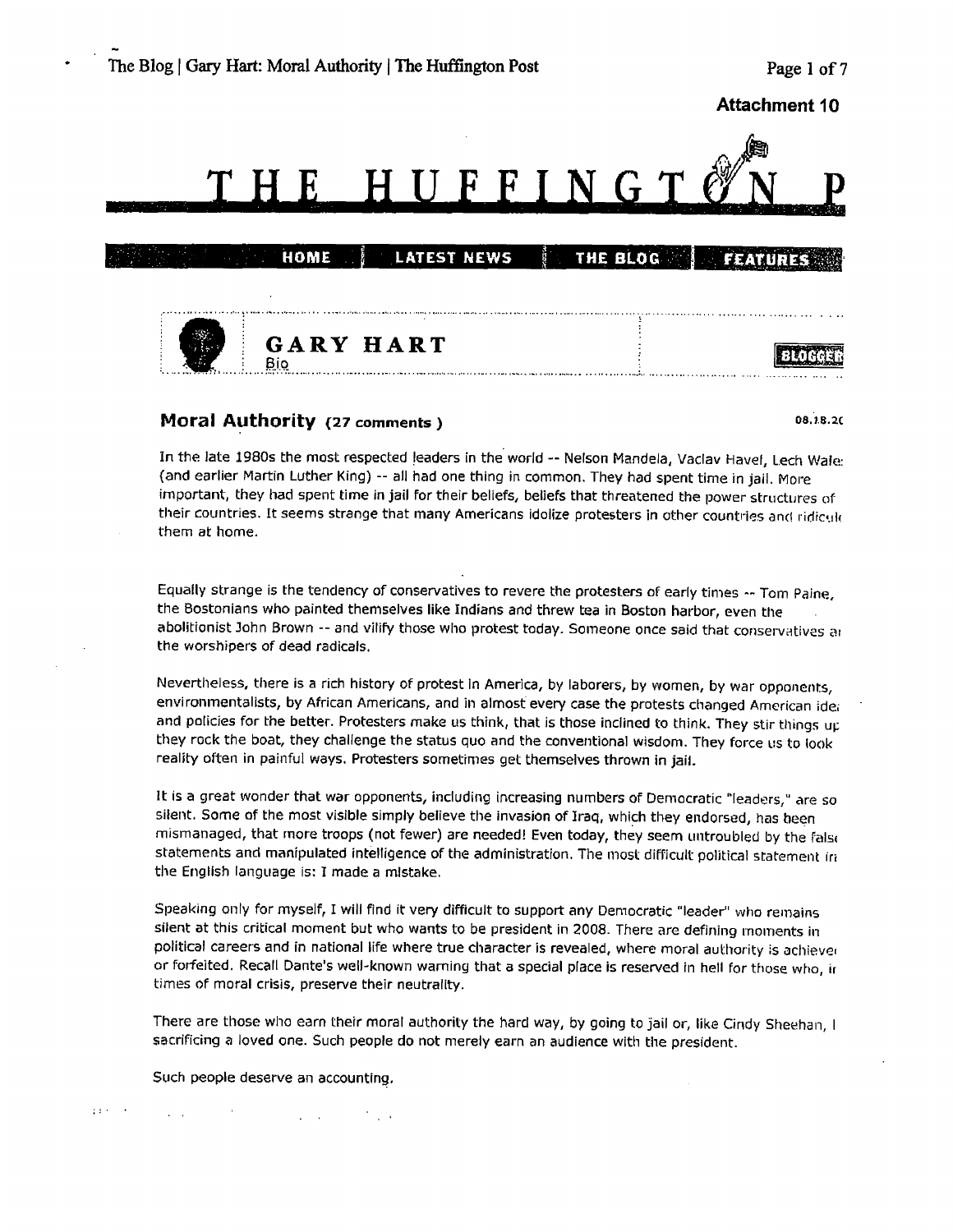$\hat{\mathcal{L}}$ 

# **Attachment 11**

# THANK YOU FOR COMMENTING

a taasanan ayaa aasanaa muunta soo aa san waxaa ah ah iyo dalka ah ah ah ah iyo dadan ah ah ah iyo dadka ah ah

#### **Comment Submission Error**

#### Your comment submission failed for the following reasons:

| You are not allowed to post comments. |                                                     |                                                                                                                |
|---------------------------------------|-----------------------------------------------------|----------------------------------------------------------------------------------------------------------------|
|                                       | Name: Martin Ostrye                                 |                                                                                                                |
|                                       | Your email address:   mostrye@editorialpaintings.co |                                                                                                                |
| URL:                                  |                                                     | Remember Me? C Yes C No                                                                                        |
|                                       |                                                     | Comments: Demorcratic "leaders" don't speak out<br>because they are afraid to lose their<br>corporate funding. |
|                                       |                                                     | Keep me posted with information about HuffingtonPost.com                                                       |

.<br>The concentration of the concentration of the concentration of the concentration of the concentration of the c

Preview Post Huff Post values your privacy.<br>The information you submit is subject to our Frivacy Policy.

 $\bar{\phantom{a}}$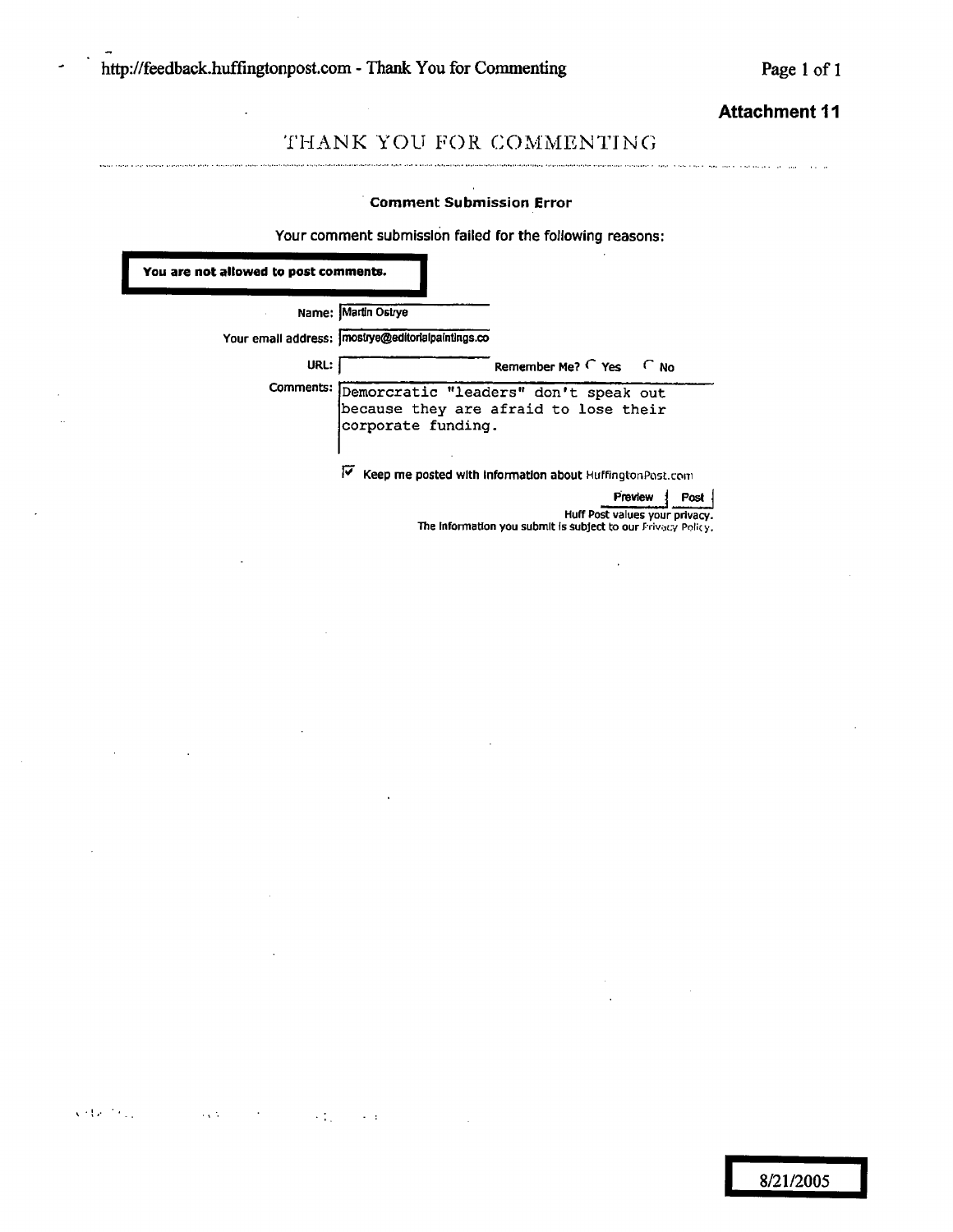| Delete<br>Reply/All Forward/Inline Open Report Spam Sent                                                                                                       | Move to<br>Copy to<br>Inbox (國 |
|----------------------------------------------------------------------------------------------------------------------------------------------------------------|--------------------------------|
| Date: Sun, 21 Aug 2005 22:13:17<br>From: mostrye@editorialpaintings.com Add To Address Book<br><b>Subject: Posting Comments</b><br>To: info@huffingtonpost.com |                                |
| Is there a reason why I am not allowed to post comments?                                                                                                       |                                |
| Martin Ostrye                                                                                                                                                  |                                |